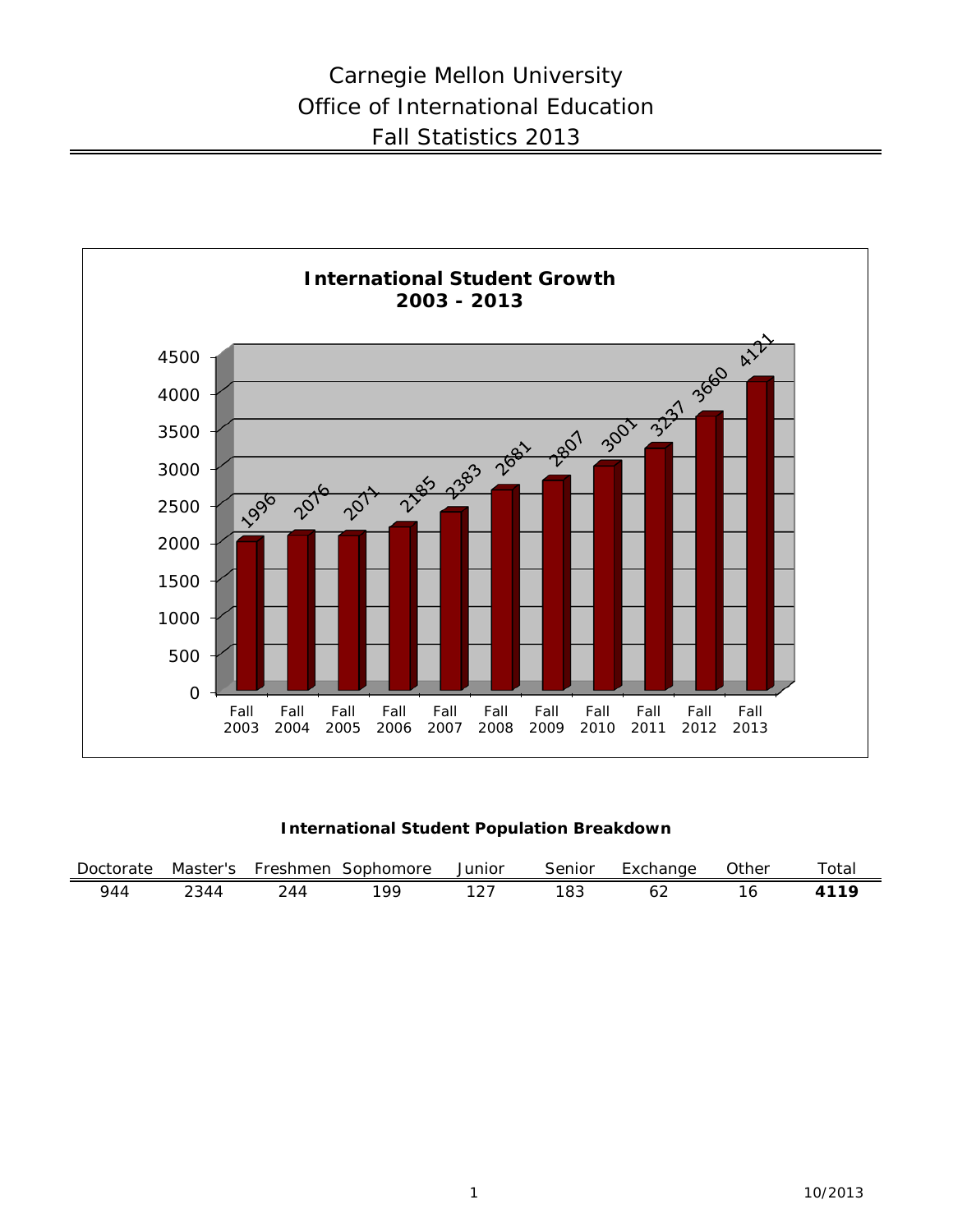## Carnegie Mellon University Office of International Education Fall Statistics 2013



| <b>Funding Source</b>      | Doc.           | Mast.          | Fr. | So. | Jr. | Sr.            | Ex.            | Oth. | Total |
|----------------------------|----------------|----------------|-----|-----|-----|----------------|----------------|------|-------|
| Current/Future Employer    | $\overline{4}$ | 4              |     |     |     |                |                |      | 8     |
| Home Govt or University    | 41             | 45             | 3   | 12  | 8   | 10             | 9              |      | 128   |
| Personal & Family Funds    | 109            | 2215           | 236 | 183 | 119 | 170            | 52             | 12   | 3096  |
| Private Sponsor            | 21             | 61             | 5   | 4   |     | $\overline{2}$ | 1              | 3    | 97    |
| U.S. College or University | 769            | 19             |     |     |     | 1              |                | 1    | 790   |
| Totals                     | 944            | 2344           | 244 | 199 | 127 | 183            | 62             | 16   | 4119  |
| <b>Immigration Status</b>  | Doc.           | Mast.          | Fr. | So. | Jr. | Sr.            | Ex.            | Oth. | Total |
| $F-1$                      | 918            | 2337           | 244 | 199 | 126 | 183            | 23             | 14   | 4044  |
| $J-1$                      | 26             | $\overline{7}$ |     |     | 1   |                | 39             | 2    | 75    |
| Totals                     | 944            | 2344           | 244 | 199 | 127 | 183            | 62             | 16   | 4119  |
| Gender                     | Doc.           | Mast.          | Fr. | So. | Jr. | Sr.            | Ex.            | Oth. | Total |
| Male                       | 672            | 1477           | 140 | 126 | 83  | 124            | 35             | 5    | 2662  |
| Female                     | 272            | 867            | 104 | 73  | 44  | 59             | 27             | 11   | 1457  |
| <b>Totals</b>              | 944            | 2344           | 244 | 199 | 127 | 183            | 62             | 16   | 4119  |
| <b>Marital Status</b>      | Doc.           | Mast.          | Fr. | So. | Jr. | Sr.            | Ex.            | Oth. | Total |
| Single                     | 842            | 2185           | 244 | 199 | 127 | 183            | 60             | 16   | 3856  |
| Married                    | 102            | 159            |     |     |     |                | $\overline{2}$ |      | 263   |
| Totals                     | 944            | 2344           | 244 | 199 | 127 | 183            | 62             | 16   | 4119  |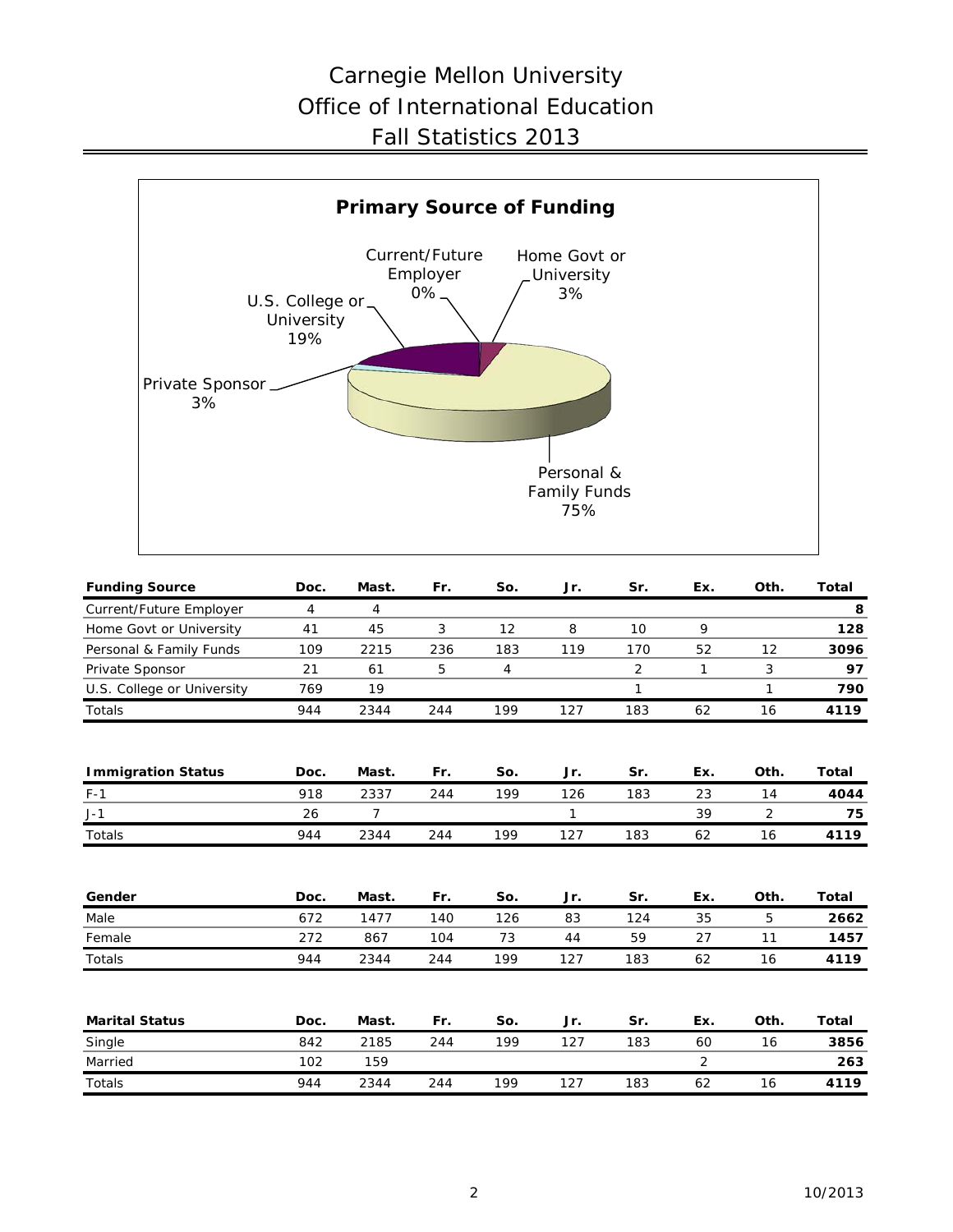## Carnegie Mellon University Office of International Education Fall Statistics 2013



| Region        | Doc. | Mast. | Fr. | So. | Jr. | Sr. | Ex. | Oth. | Total |
|---------------|------|-------|-----|-----|-----|-----|-----|------|-------|
| Africa        | 10   | 21    |     |     |     |     |     |      | 34    |
| Asia          | 657  | 2117  | 216 | 168 | 111 | 151 | 19  |      | 3450  |
| Europe        | 156  | 80    | 5   | 11  | 5   | 10  | 24  |      | 294   |
| Latin America | 39   | 47    |     |     | 3   |     |     |      | 99    |
| Middle East   | 37   | 26    | っ   | 4   |     | っ   | 13  |      | 85    |
| North America | 39   | 49    | 14  | 11  | 6   | 12  |     |      | 132   |
| Oceania       | 6    | 4     | 4   |     |     | 5   | 3   |      | 25    |
| Totals        | 944  | 2344  | 244 | 199 | 127 | 183 | 62  | 16   | 4119  |

| Country         | Doc. | Mast.                    | Fr. | So. | Jr. | Sr. | Ex.            | Oth. | <b>Total</b>   |
|-----------------|------|--------------------------|-----|-----|-----|-----|----------------|------|----------------|
| Argentina       | 3    |                          |     |     |     |     |                |      | 3              |
| Armenia         | 2    |                          |     |     |     |     |                |      | $\mathbf{2}$   |
| Australia       | 5    | 3                        | 3   | 1   |     | 2   | $\overline{2}$ |      | 16             |
| Austria         |      | $\overline{2}$           |     |     |     |     |                |      | 3              |
| Bahrain         |      |                          |     |     |     |     |                |      | 1              |
| Bangladesh      | 3    | 1                        |     |     |     | 1   |                |      | 5              |
| Barbados        |      | $\overline{2}$           |     |     |     |     |                |      | $\overline{2}$ |
| <b>Belarus</b>  |      | 1                        |     |     |     |     |                |      |                |
| Belgium         |      |                          |     |     |     |     |                |      |                |
| Benin           |      | $\overline{\phantom{a}}$ |     |     |     |     |                |      |                |
| Bolivia         |      |                          |     |     |     | 1   |                |      |                |
| Brazil          | 12   | 5                        | 1   |     | 1   |     |                |      | 19             |
| Brunei          |      |                          |     |     |     |     |                |      |                |
| Bulgaria        | 1    | 3                        |     |     |     |     |                | 1    | 5              |
| Burma (Myanmar) |      |                          | 1   |     | 1   |     | 1              |      | 3              |
| Cambodia        |      | 1                        |     |     |     |     |                |      | 1              |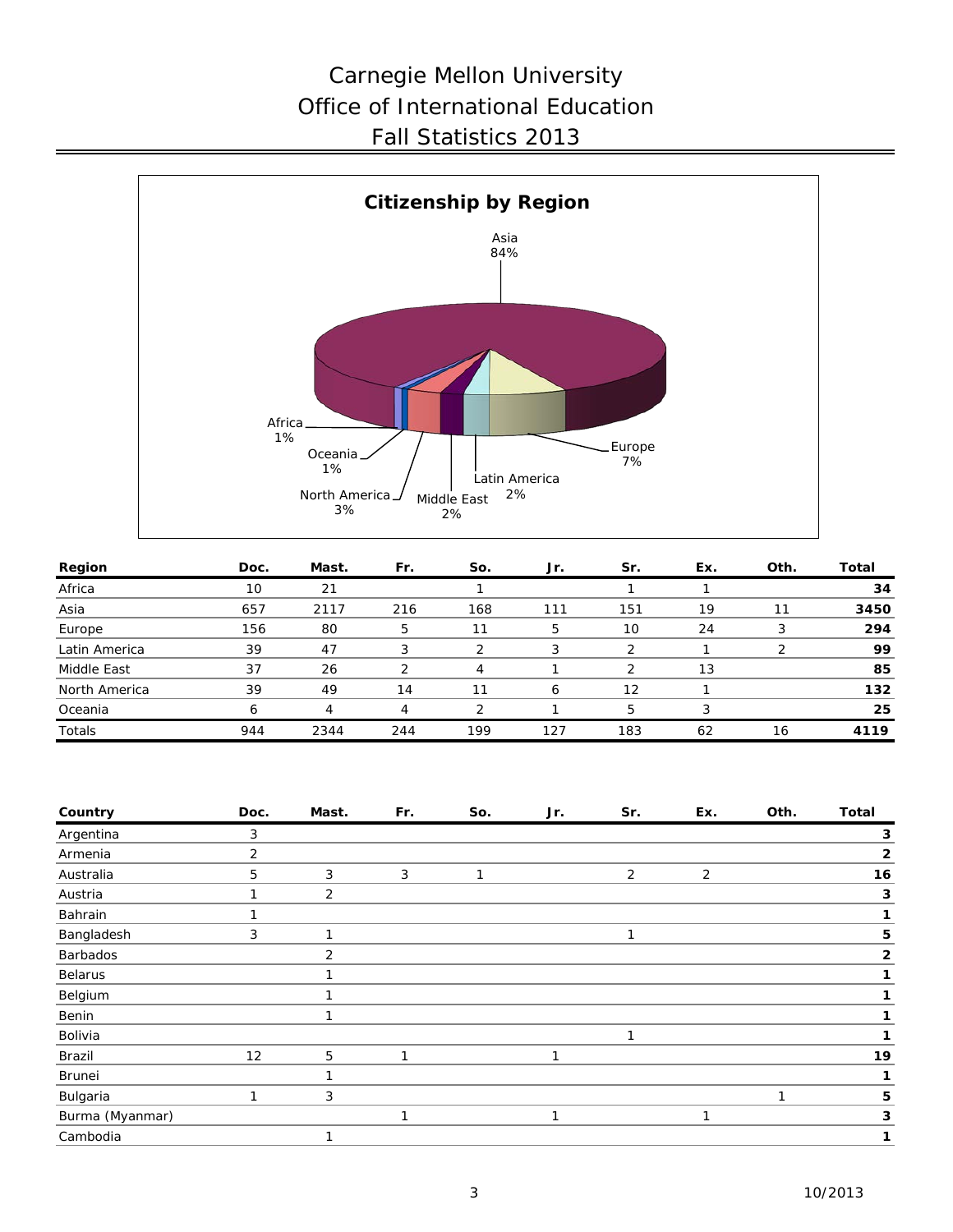| Country            | Doc.           | Mast.                   | Fr.            | So.              | Jr.            | Sr.            | Ex.                     | Oth.         | <b>Total</b>            |
|--------------------|----------------|-------------------------|----------------|------------------|----------------|----------------|-------------------------|--------------|-------------------------|
| Canada             | 34             | 31                      | 12             | 11               | 5              | 12             |                         |              | 105                     |
| Cayman Islands     |                | $\mathbf{1}$            |                |                  |                |                |                         |              | $\mathbf{1}$            |
| Chile              | 6              | 5                       |                |                  |                |                |                         |              | $11$                    |
| China              | 304            | 1148                    | 91             | 65               | 25             | 39             | 5                       | 6            | 1683                    |
| Colombia           | 10             | 18                      |                |                  |                |                |                         | $\mathbf{1}$ | 29                      |
| Costa Rica         |                | 1                       |                | $\mathbf{1}$     | $\mathbf{1}$   |                |                         |              | 3                       |
| Cyprus             | $\mathbf{1}$   |                         |                |                  |                |                |                         |              | 1                       |
| Czech Republic     | $\overline{c}$ |                         |                |                  |                |                |                         |              | $\mathbf 2$             |
| Denmark            | $\overline{c}$ |                         |                |                  |                |                |                         |              | $\mathbf 2$             |
| Dominica           |                | 1                       |                |                  |                |                |                         |              | 1                       |
| Dominican Republic |                | $\mathbf{1}$            |                |                  |                |                |                         |              | 1                       |
| Ecuador            | 1              | $\overline{c}$          |                |                  |                |                |                         |              | 3                       |
| Egypt              | 6              | $\mathbf{1}$            |                |                  |                |                |                         |              | $\overline{\mathbf{z}}$ |
| El Salvador        | $\mathbf{1}$   |                         |                |                  |                |                |                         |              | 1                       |
| Finland            | 1              |                         |                |                  |                |                |                         |              | 1                       |
| France             | 6              | 5                       |                |                  |                | $\mathbf{1}$   | $\overline{2}$          |              | 14                      |
| Germany            | 8              | $\overline{c}$          |                |                  |                |                | 9                       |              | 19                      |
| Ghana              |                | $\overline{c}$          |                |                  |                |                |                         |              | $\mathbf 2$             |
| Greece             | 13             | $\overline{\mathbf{4}}$ |                | $\mathbf{1}$     |                |                |                         | 1            | 19                      |
| Guatemala          |                | $\mathbf{1}$            | $\mathbf{1}$   |                  |                |                |                         |              | $\overline{\mathbf{2}}$ |
| Hong Kong          | $\mathbf{1}$   | $\overline{7}$          | 3              | $\overline{2}$   | $\overline{2}$ | $\overline{4}$ | $\mathbf{1}$            |              | 20                      |
| Hungary            | 3              |                         |                |                  |                |                |                         |              | 3                       |
| India              | 166            | 730                     | 38             | 30               | 32             | 32             | $\overline{c}$          |              | 1030                    |
| Indonesia          | 3              | 13                      | $\overline{c}$ |                  |                | $\mathbf{1}$   | $\mathbf{1}$            |              | 20                      |
| Iran               | 20             | $\boldsymbol{7}$        |                |                  |                |                |                         |              | 27                      |
| Iraq               |                | $\mathbf{1}$            |                |                  |                |                | $\mathbf{1}$            |              | 2                       |
| Ireland            | 1              |                         |                |                  |                |                |                         |              | 1                       |
| Israel             | 3              |                         | 1              |                  |                | 1              | $\mathbf{1}$            |              | 6                       |
| Italy              | 11             | $\overline{c}$          |                |                  |                | 1              | $\mathbf{1}$            |              | 15                      |
| Japan              | 10             | 27                      | 3              |                  | $\mathbf{1}$   | $\mathbf{1}$   | $\overline{\mathbf{c}}$ |              | 44                      |
| Jordan             | $\overline{2}$ | $\overline{c}$          |                |                  |                |                | $\overline{2}$          |              | 6                       |
| Kazakhstan         | $\overline{2}$ | $\overline{c}$          | 1              | $\mathbf{1}$     | $\mathbf{1}$   | $\mathbf{1}$   |                         |              | 8                       |
| Kenya              |                | 4                       |                |                  |                |                |                         |              | $\overline{\mathbf{4}}$ |
| Korea, South       | 74             | 66                      | 51             | 39               | 35             | 46             | $\overline{c}$          | 5            | 318                     |
| Kuwait             | $\overline{c}$ | $\mathbf{1}$            |                | $\mathbf{1}$     |                |                |                         |              | 4                       |
| Lebanon            | $\mathbf{1}$   | $\mathbf{1}$            |                |                  |                |                |                         |              | $\mathbf 2$             |
| Libya              | $\mathbf{1}$   |                         |                |                  |                |                |                         |              | 1                       |
| Malaysia           | $\overline{4}$ | $\overline{\mathbf{c}}$ | $\overline{2}$ | $\boldsymbol{6}$ |                | $\epsilon$     | $\overline{a}$          |              | ${\bf 22}$              |
| Mauritius          |                | $\mathbf{1}$            |                |                  |                |                |                         |              | 1                       |
| Mexico             | 5              | 18                      | $\overline{2}$ |                  | $\mathbf{1}$   |                | $\mathbf{1}$            |              | 27                      |
| Moldova            | $\overline{2}$ |                         |                |                  |                |                |                         |              | 2                       |
| Mongolia           | $\mathbf{1}$   |                         |                |                  |                |                |                         |              | 1                       |
| Morocco            | $\mathbf{1}$   |                         |                |                  |                |                |                         |              | 1                       |
| Nepal              | 5              | $\mathbf{1}$            |                |                  |                |                |                         |              | $\boldsymbol{6}$        |
| Netherlands        | $\overline{2}$ | $\mathbf{1}$            |                | $\mathbf{1}$     |                |                | $\overline{2}$          |              | 6                       |
| New Zealand        | $\mathbf{1}$   | $\mathbf{1}$            | 1              | $\mathbf{1}$     | $\mathbf{1}$   | $\mathbf{3}$   | $\mathbf{1}$            |              | 9                       |
| Nicaragua          |                | $\mathbf{1}$            |                |                  |                |                |                         |              | 1                       |
| Nigeria            | $\overline{2}$ | $\overline{7}$          |                | $\mathbf{1}$     |                | 1              |                         |              | $11$                    |
| Norway             | $\mathbf{1}$   |                         |                |                  | $\mathbf{1}$   | $\mathbf{1}$   |                         |              | $\mathbf 3$             |
| Oman               | 1              |                         |                |                  |                |                |                         |              | 1                       |
| Pakistan           | $\overline{2}$ | 6                       | $\mathbf{1}$   | $\mathbf{3}$     |                | $\mathbf{1}$   | $\boldsymbol{6}$        |              | <u>19</u>               |
| Panama             |                | $\overline{c}$          |                |                  |                |                |                         |              | $\mathbf{2}$            |
|                    |                |                         |                |                  |                |                |                         |              |                         |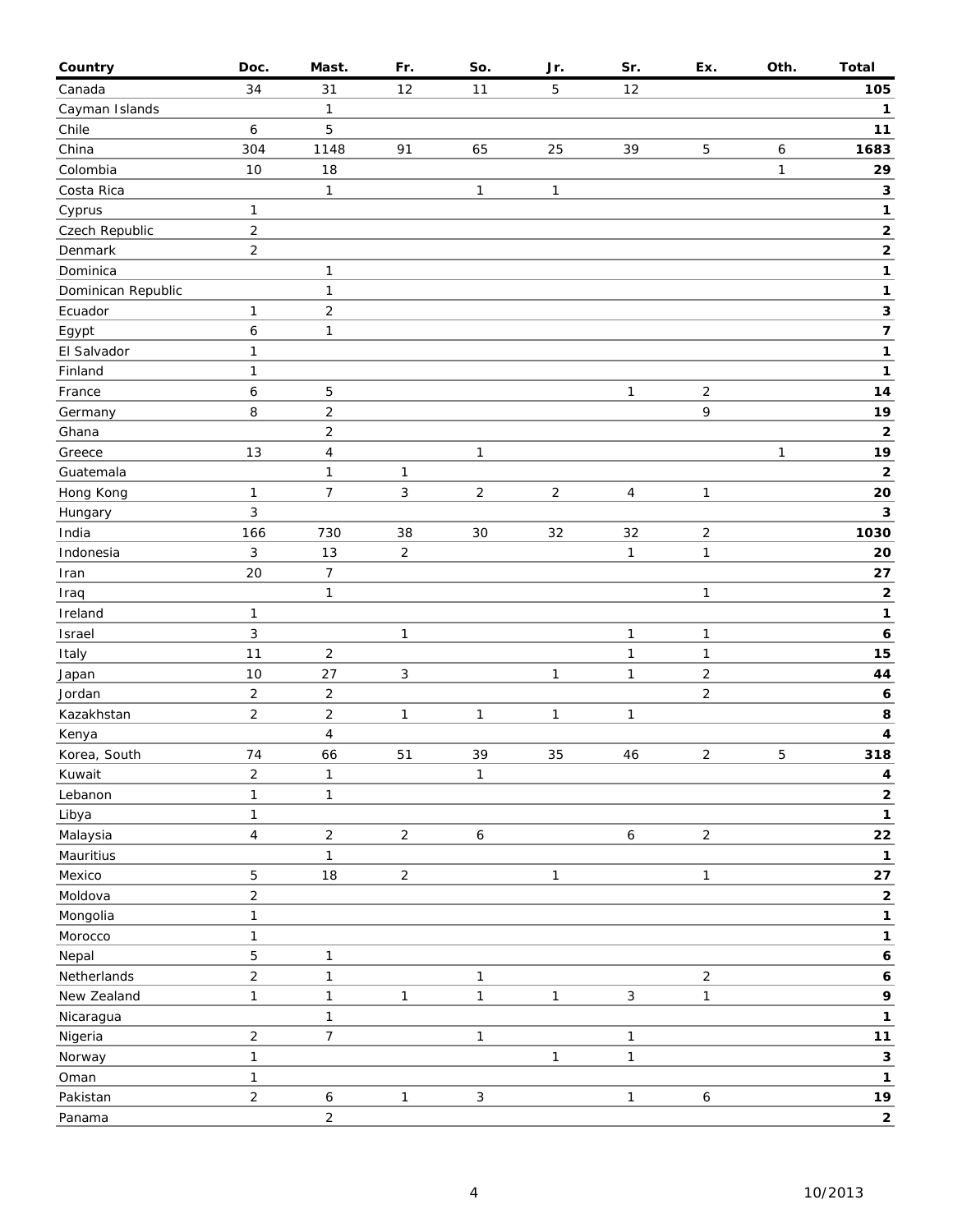| Country           | Doc.             | Mast.                   | Fr.            | So.          | Jr.          | Sr.            | Ex.            | Oth.         | <b>Total</b>            |
|-------------------|------------------|-------------------------|----------------|--------------|--------------|----------------|----------------|--------------|-------------------------|
| Peru              | $\mathbf{1}$     | 3                       |                |              |              |                |                | 1            | 5                       |
| Philippines       | $\overline{4}$   | 4                       | 1              | 1            |              | $\mathbf{1}$   |                |              | 11                      |
| Poland            | $\mathfrak{Z}$   | 1                       |                |              |              |                |                |              | 4                       |
| Portugal          | 10               | $\overline{7}$          |                |              |              |                | $\overline{c}$ |              | 19                      |
| Qatar             |                  | $\overline{2}$          |                |              |              |                | 3              |              | 5                       |
| Romania           | 11               |                         |                |              |              |                | 1              |              | 12                      |
| Russia            | 8                | 19                      |                |              |              |                |                |              | 27                      |
| Saudi Arabia      | $\boldsymbol{6}$ | 5                       |                |              | $\mathbf{1}$ |                |                |              | 12                      |
| Serbia            | 1                |                         |                |              |              |                |                |              | 1                       |
| Singapore         | 11               | 22                      | 15             | 22           | 12           | 12             | 1              |              | 95                      |
| Slovakia          | $\mathbf{1}$     |                         |                |              |              |                |                |              | 1                       |
| Slovenia          |                  |                         |                | 1            |              |                |                |              | 1                       |
| South Africa      |                  | $\overline{c}$          |                |              |              |                |                |              | $\mathbf 2$             |
| Spain             | $\overline{2}$   | $\overline{\mathbf{4}}$ | 1              | 1            |              |                |                |              | 8                       |
| Sri Lanka         | $\overline{7}$   |                         |                |              |              |                |                |              | $\overline{\mathbf{z}}$ |
| Sweden            | 3                |                         |                |              |              |                |                |              | 3                       |
| Switzerland       | 3                | $\mathbf{1}$            |                |              |              | $\mathbf{1}$   | 5              | $\mathbf{1}$ | 11                      |
| Taiwan            | 38               | 77                      | 5              |              |              | 3              |                |              | 123                     |
| Thailand          | 16               | 15                      | $\overline{c}$ | 1            | $\sqrt{2}$   | 4              |                |              | 40                      |
| Trinidad & Tobago | 1                |                         |                | $\mathbf{1}$ | $\mathbf{1}$ |                |                |              | 3                       |
| Tunisia           |                  | 1                       |                |              |              |                | 1              |              | $\mathbf 2$             |
| Turkey            | 50               | 24                      | $\overline{c}$ | 4            | $\mathbf{1}$ | $\mathfrak{Z}$ | 1              |              | 85                      |
| Uganda            | 1                |                         |                |              |              |                |                |              | $\mathbf{1}$            |
| Ukraine           | 1                | $\mathbf{1}$            |                |              |              |                |                |              | $\mathbf 2$             |
| United Kingdom    | 6                | $\overline{2}$          | $\overline{2}$ | $\mathbf{3}$ | $\mathbf{3}$ | $\mathfrak{Z}$ | 1              |              | 20                      |
| Uruguay           | $\overline{2}$   |                         |                |              |              |                |                |              | $\mathbf{2}$            |
| Uzbekistan        |                  | $\mathbf{1}$            |                |              |              |                |                |              | 1                       |
| Venezuela         | $\overline{2}$   | 4                       | 1              |              |              | $\mathbf{1}$   | 1              |              | 9                       |
| Vietnam           | 6                |                         | $\mathbf{1}$   | $\mathbf{1}$ |              |                | $\overline{c}$ |              | $10$                    |
| Zimbabwe          |                  | $\overline{c}$          |                |              |              |                |                |              | 2                       |
| Totals            | 944              | 2344                    | 244            | 199          | 127          | 183            | 62             | 16           | 4119                    |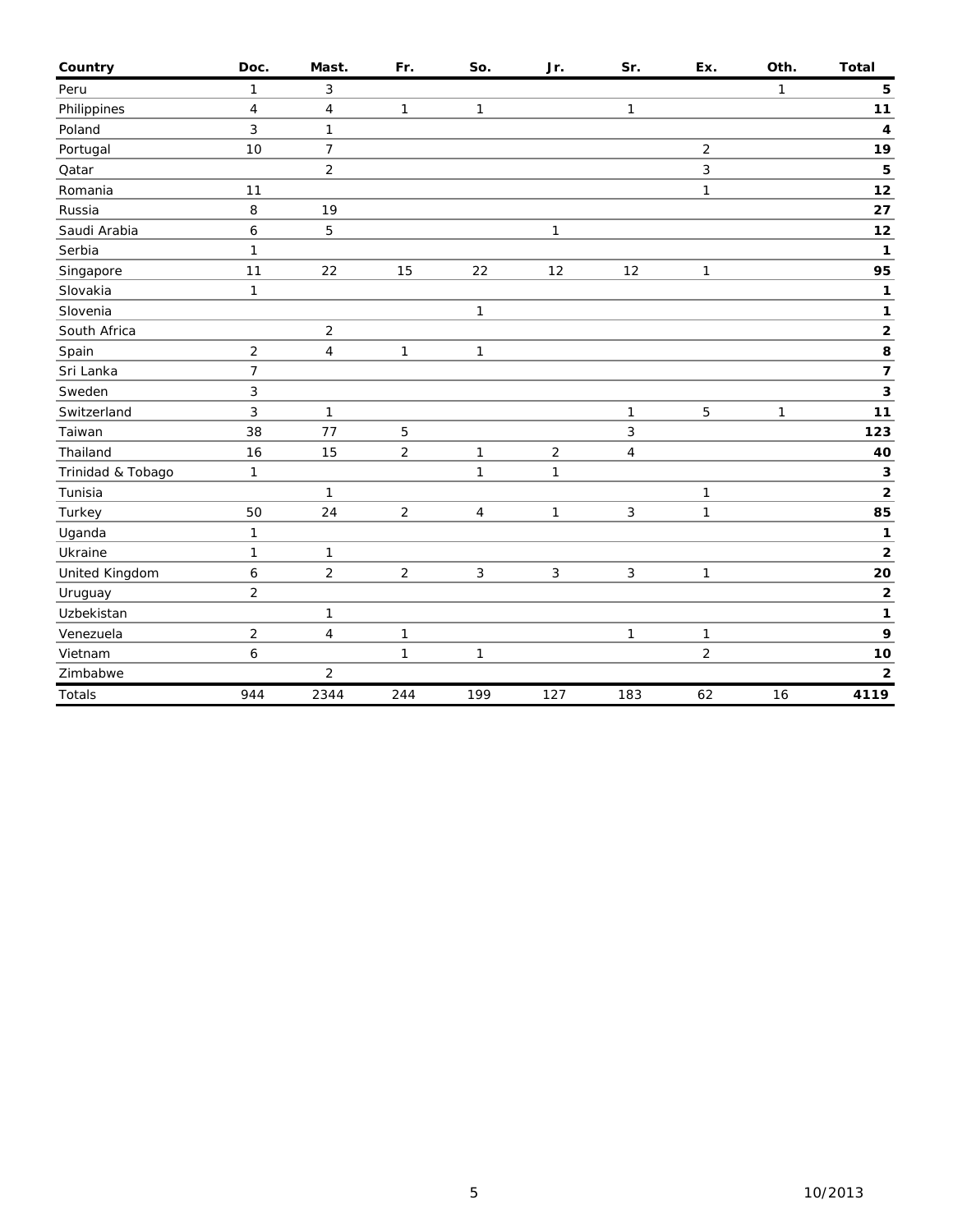# Carnegie Mellon University Office of International Education Fall Statistics 2013

## **Colleges and Programs**

| <b>CFA</b>                                  |    | Doc. Mast.     | Fr.            | So. | Jr.            | Sr.            | Ex. | Oth. | <b>Total</b> |
|---------------------------------------------|----|----------------|----------------|-----|----------------|----------------|-----|------|--------------|
| <b>Advanced Music Studies</b>               |    |                |                |     |                |                |     | 1    | 1            |
| Architecture                                |    | 5              | 12             | 11  | 6              | 13             | 1   |      | 48           |
| Architecture-Engineering-Construction Mgmt  | 1  | 20             |                |     |                |                |     |      | 21           |
| Art                                         |    | 4              | 5              |     | 3              | 2              |     |      | 14           |
| <b>Building Performance and Diagnostics</b> | 12 | 8              |                |     |                |                |     |      | 20           |
| Collaborative Piano                         |    | 1              |                |     |                |                |     |      | 1            |
| <b>Communication Design</b>                 |    |                |                |     | $\overline{2}$ | $\overline{2}$ |     |      | 4            |
| Communication Planning and Info Design      |    | 5              |                |     |                |                |     |      | 5            |
| Composition                                 |    | 4              |                |     |                |                |     |      | 4            |
| Computational Design                        | 1  | 5              |                |     |                |                |     |      | 6            |
| Costume Design                              |    | 2              |                |     |                |                |     |      | 2            |
| Design                                      |    |                | 4              | 3   |                |                | 2   | 1    | 10           |
| Drama                                       |    | 1              | $\overline{2}$ |     |                | 1              | 1   |      | 5            |
| <b>Dramatic Writing</b>                     |    | 1              |                |     |                |                |     |      | 1            |
| <b>Industrial Design</b>                    |    |                |                |     | $\overline{2}$ | 1              | 1   |      | 4            |
| <b>Interaction Design</b>                   |    | 4              |                |     |                |                |     |      | 4            |
| <b>Lighting Design</b>                      |    | $\overline{2}$ |                |     |                |                |     |      | 2            |
| Music                                       |    |                | 1              |     |                |                |     | 3    | 4            |
| Music and Technology                        |    | $\overline{7}$ |                |     |                |                |     |      | 7            |
| Music Composition                           |    |                |                |     | 1              | 1              |     | 1    | 3            |
| <b>Music Education</b>                      |    | 3              |                |     |                |                |     |      | 3            |
| <b>Music Studies</b>                        |    | 1              |                |     |                |                |     |      | 1            |
| Perfomance                                  |    | 20             |                |     | 1              |                |     | 9    | 30           |
| Production Technology and Management        |    | 2              |                |     |                |                |     |      | 2            |
| Scene Design                                |    | 2              |                |     |                |                |     |      | 2            |
| Sustainable Design                          |    | 7              |                |     |                |                |     |      | 7            |
| Tangible Interaction Design                 |    | 7              |                |     |                |                |     |      | 7            |
| Urban Design                                |    | 6              |                |     |                |                |     |      | 6            |
| Total                                       | 14 | 117            | 24             | 14  | 15             | 20             | 5   | 15   | 224          |

| <b>CIT</b>                                    | Doc. | Mast. | Fr. | So. | Jr. | Sr. | Ex. | Oth. | Total |
|-----------------------------------------------|------|-------|-----|-----|-----|-----|-----|------|-------|
| <b>Biomedical Engineering</b>                 | 16   | 39    |     |     |     |     |     |      | 55    |
| Chemical Engineering                          | 30   | 87    |     | 6   | 11  | 8   | 10  |      | 153   |
| Civil and Environmental Engineering           | 41   | 149   |     | 3   |     | 7   |     |      | 202   |
| Colloids, Polymers, and Surfaces              |      | 5     |     |     |     |     |     |      | 5     |
| Computational Design and Manufacturing        |      | 3     |     |     |     |     |     |      | 3     |
| Electrical and Computer Engineering           | 197  | 154   |     | 43  | 32  | 29  | 2   |      | 457   |
| Energy Science, Technology and Policy         |      | 18    |     |     |     |     |     |      | 18    |
| Engineering and Public Policy                 | 39   |       |     |     |     |     |     |      | 39    |
| Engineering and Technology Innovation Mgmt    |      | 19    |     |     |     |     |     |      | 19    |
| General CIT                                   |      |       | 81  | 3   |     |     |     |      | 84    |
| <b>Information Networking</b>                 |      | 96    |     |     |     |     |     |      | 96    |
| Information Security Technology and Mgmt      |      | 30    |     |     |     |     |     |      | 30    |
| Information Technology - Information Security |      | 31    |     |     |     |     |     |      | 31    |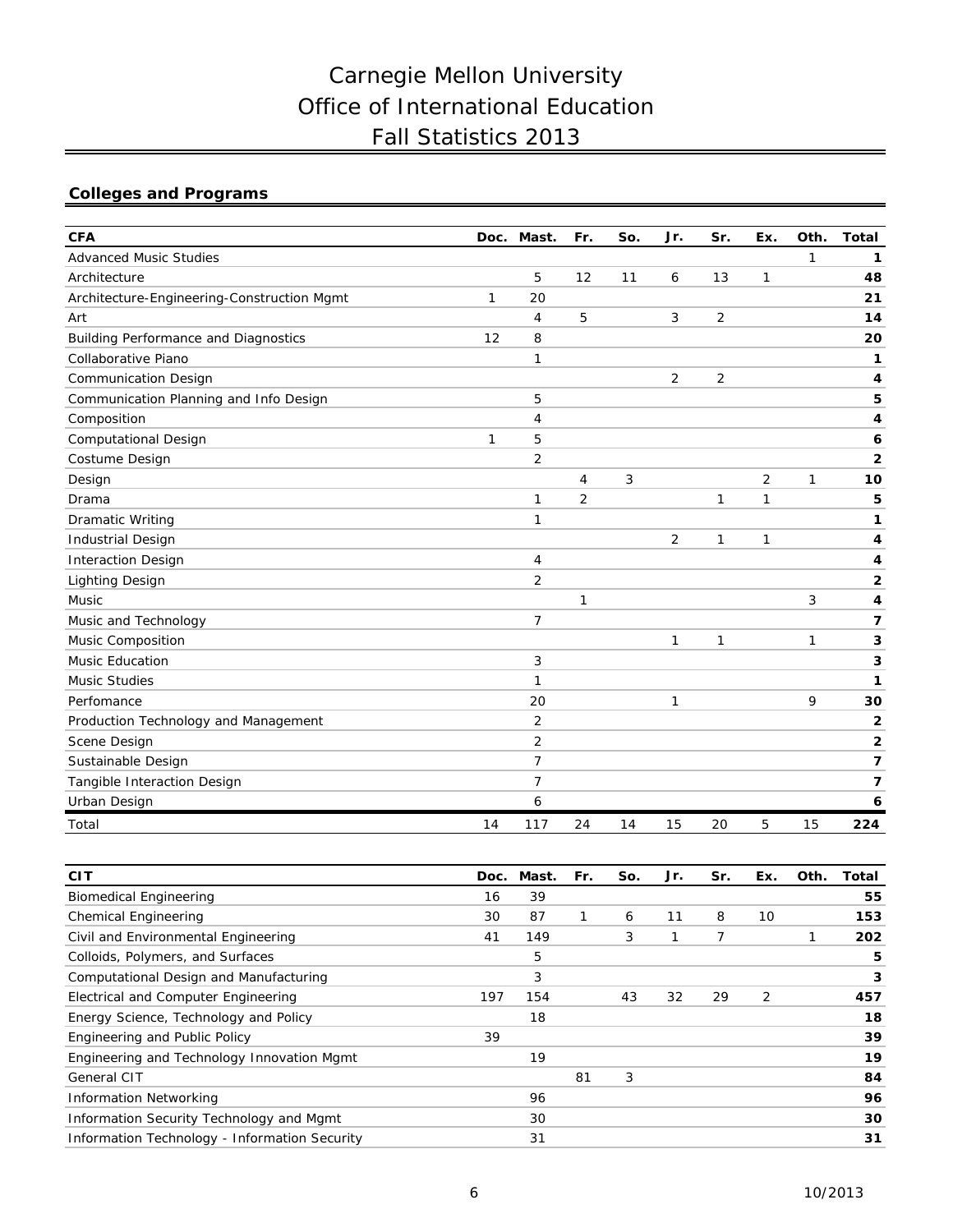| CIT (cont.)                                    | Doc. | Mast. | Fr. | So. | Jr. | Sr. | Ex. | Oth. | Total |
|------------------------------------------------|------|-------|-----|-----|-----|-----|-----|------|-------|
| Information Technology - Mobility              |      | 36    |     |     |     |     |     |      | 36    |
| Environmental Management and Science           |      |       |     |     |     |     |     |      |       |
| Information Technology - Software Management   |      | 15    |     |     |     |     |     |      | 15    |
| Materials Science                              |      | 22    |     |     |     |     |     |      | 22    |
| Materials Science and Engineering              | 44   | 11    |     | 4   |     | 3   |     |      | 63    |
| Mechanical Engineering                         | 62   | 114   |     | 15  | 11  | 12  | 4   |      | 218   |
| Silicon Valley Software Engineering            |      | 17    |     |     |     |     |     |      | 17    |
| Silicon Valley Software Engineering - Dev Mgmt |      | 5     |     |     |     |     |     |      | 5     |
| Silicon Valley Software Management             |      | 14    |     |     |     |     |     |      | 14    |
| Total                                          | 429  | 866   | 82  | 74  | 56  | 59  | 16  |      | 1583  |

| <b>CMU</b>                           | Doc. Mast. Fr. | So. | Jr. | Sr. | Ex. | Oth. | Total |
|--------------------------------------|----------------|-----|-----|-----|-----|------|-------|
| Entertainment Technology             | 131            |     |     |     |     |      | 131   |
| Product Development                  | 14             |     |     |     |     |      | 14    |
| <b>Qatar Business Administration</b> |                |     |     |     |     |      |       |
| <b>Qatar Information Systems</b>     |                |     |     |     |     |      |       |
| Science & Humanities Scholar         |                | 8   |     |     |     |      |       |
| Total                                | 145            | 8   |     |     | 13  | Ω    | 175   |

| Heinz                                  | Doc. | Mast. | Fr. | So.      | Jr. | Sr. | Ex. | Oth.           | Total |
|----------------------------------------|------|-------|-----|----------|-----|-----|-----|----------------|-------|
| Arts Management                        |      | 21    |     |          |     |     | 2   |                | 23    |
| Biotechnology Management               |      | 8     |     |          |     |     |     |                | 8     |
| Entertainment Industry Management      |      | 17    |     |          |     |     |     |                | 17    |
| Health Care Policy and Management      |      | 12    |     |          |     |     |     |                | 12    |
| Information Security Policy and Mgmt   |      | 29    |     |          |     |     |     |                | 29    |
| <b>Information Systems Management</b>  | 7    | 313   |     |          |     |     |     |                | 321   |
| Information Technology (ISM)           |      | 14    |     |          |     |     |     |                | 14    |
| Information Technology (IT Management) |      | 2     |     |          |     |     |     |                | 3     |
| <b>Public Management</b>               |      |       |     |          |     |     |     |                |       |
| Public Policy and Management           | 17   | 69    |     |          |     |     | 8   |                | 94    |
| <b>Statistics and Public Policy</b>    | 2    |       |     |          |     |     |     |                |       |
| Total                                  | 26   | 492   | 0   | $\Omega$ |     | 0   | 12  | $\overline{O}$ | 530   |

| <b>Dietrich</b>                     | Doc. | Mast. | Fr. | So. | Jr.                      | Sr. | Ex. | Oth. | Total          |
|-------------------------------------|------|-------|-----|-----|--------------------------|-----|-----|------|----------------|
| Applied Second Language Acquisition |      | 6     |     |     |                          |     |     |      | 6              |
| <b>Behavioral Decision Research</b> | 2    |       |     |     |                          |     |     |      | $\overline{2}$ |
| Cognitive Science                   |      |       |     |     | $\overline{\phantom{a}}$ | 1   |     |      | 2              |
| <b>Creative Writing</b>             |      |       |     |     |                          |     |     |      |                |
| <b>Decision Science</b>             |      |       |     | 4   |                          |     |     |      | 5              |
| Economics                           |      |       |     | 5   |                          | 4   |     |      | 9              |
| Economics & Statistics              |      |       |     | 4   | $\overline{4}$           | 6   |     |      | 14             |
| English                             |      |       |     |     |                          |     | 2   |      | 2              |
| <b>General HSS</b>                  |      |       | 31  | 9   |                          | 1   |     |      | 41             |
| <b>Global Studies</b>               |      |       |     | 2   |                          |     |     |      | $\overline{2}$ |
| History                             | 4    |       |     |     |                          |     |     |      | 4              |
| <b>Information Systems</b>          |      |       | 10  | 9   | 4                        | 5   |     |      | 28             |
| Literary and Cultural Studies       | 2    |       |     |     |                          |     |     |      | 2              |
| Logic, Computation and Methodology  | 11   | 1     |     |     |                          |     |     |      | 12             |
| <b>Neural Computation</b>           | 5    |       |     |     |                          |     |     |      | 5              |
| Philosophy                          |      |       |     |     |                          | 1   |     |      |                |
| Policy and Management               |      |       |     |     |                          | 2   |     |      | 2              |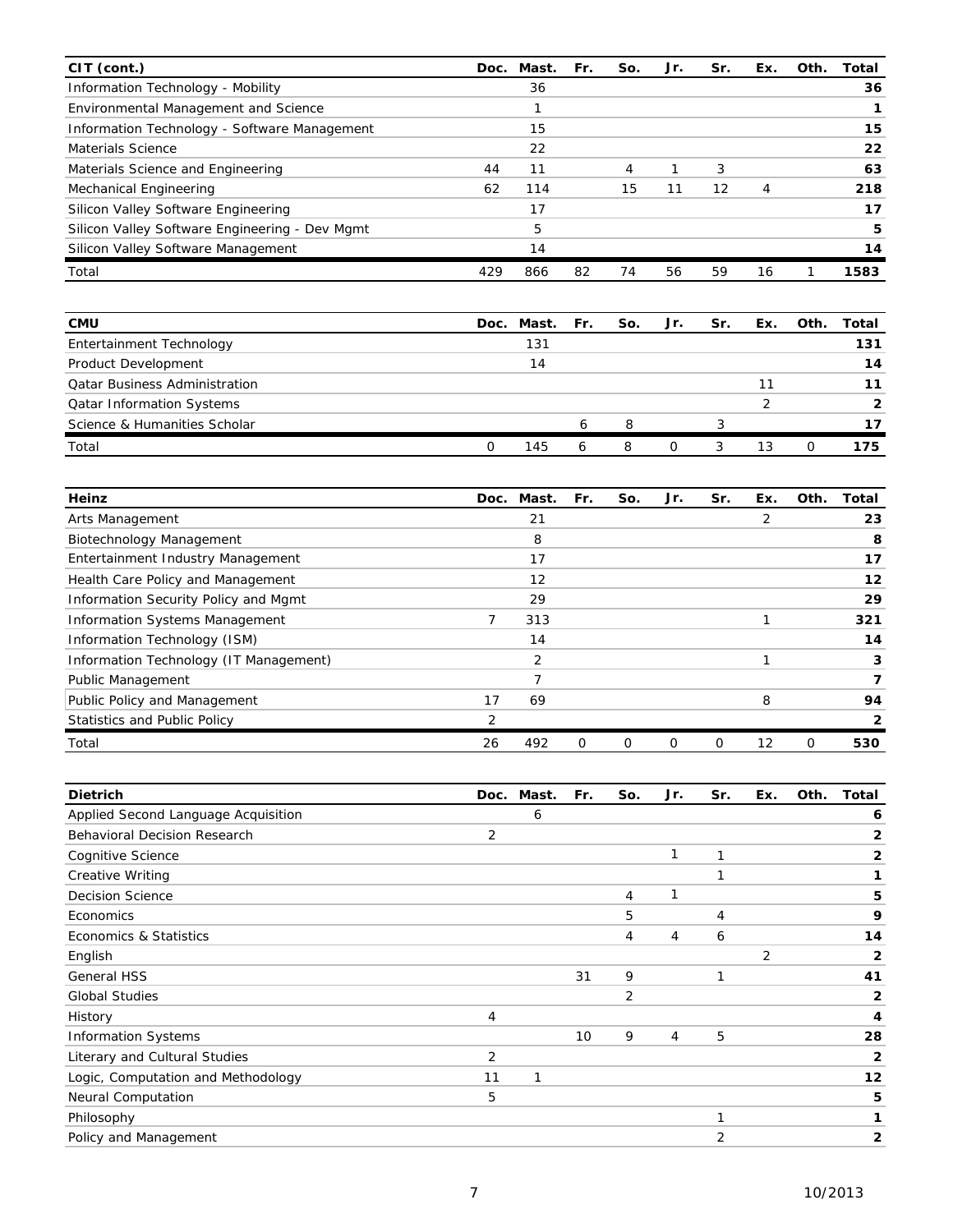| Dietrich (cont.)                |    | Doc. Mast. Fr. |    | So. | Jr. | Sr.           | Ex. | Oth.     | Total |
|---------------------------------|----|----------------|----|-----|-----|---------------|-----|----------|-------|
| Professional Writing            |    |                |    |     |     |               |     |          |       |
| Second Language Acquisition     | 5  |                |    |     |     |               |     |          | 5     |
| Psychology                      | 4  |                |    |     |     | 4             |     |          |       |
| <b>Statistical Practice</b>     |    | 13             |    |     |     |               |     |          | 13    |
| <b>Statistics</b>               | 19 |                |    |     | っ   | $\mathcal{P}$ |     |          | 24    |
| Statistics and Machine Learning |    |                |    |     |     |               |     |          |       |
| Total                           | 53 | 22             | 41 | 34  | 14  | 27            | 3   | $\Omega$ | 194   |

| <b>MCS</b>                               |     | Doc. Mast. | Fr. | So. | Jr. | Sr.            | Ex. | Oth. | Total |
|------------------------------------------|-----|------------|-----|-----|-----|----------------|-----|------|-------|
| Algorithms, Combinatorics & Optimization | 2   |            |     |     |     |                |     |      |       |
| <b>Biological Sciences</b>               | 23  |            |     | 2   | ำ   | 2              |     |      | 28    |
| Biological Sciences and Psychology       |     |            |     |     |     |                |     |      |       |
| Chemistry                                | 48  |            |     | 6   | 2   |                |     |      | 57    |
| <b>Computational Biology</b>             |     | 21         |     |     |     |                |     |      | 21    |
| <b>Computational Finance</b>             |     |            |     |     |     | $\overline{2}$ |     |      | 2     |
| <b>General MCS</b>                       |     |            | 45  |     |     |                |     |      | 47    |
| <b>Mathematical Sciences</b>             | 21  |            |     | 17  | 9   | 8              |     |      | 55    |
| Physics                                  | 45  |            |     | 4   |     |                |     |      | 49    |
| Pure and Applied Logic                   | 6   |            |     |     |     |                |     |      | 6     |
| Total                                    | 145 | 21         | 45  | 30  | 13  | 14             | 0   | 0    | 268   |

| <b>SCS</b>                                           | Doc. | Mast.          | Fr. | So. | Jr. | Sr. | Ex. | Oth. | Total |
|------------------------------------------------------|------|----------------|-----|-----|-----|-----|-----|------|-------|
| Biotechnology Innovation & Computation               |      | 28             |     |     |     |     |     |      | 28    |
| Computation, Organizations and Society               | 6    |                |     |     |     |     |     |      | 6     |
| Computational Biology                                | 6    |                |     |     |     |     |     |      | 6     |
| <b>Computer Science</b>                              | 76   | 21             | 26  | 22  | 26  | 35  | 5   |      | 211   |
| Educational Technology and Applied Learning Sciences |      | 3              |     |     |     |     |     |      | 3     |
| Human-Computer Interaction                           | 10   | 25             |     |     |     |     |     |      | 35    |
| Information Technology - eBusiness Technology        |      | 61             |     |     |     |     |     |      | 61    |
| Information Technology - Embedded Software Eng       |      | 16             |     |     |     |     |     |      | 16    |
| Information Technology - Privacy Engineering         |      | $\overline{7}$ |     |     |     |     |     |      | 7     |
| Information Technology - Software Engineering        |      | 37             |     |     |     |     |     |      | 37    |
| Information Technology - Very Large Info Systems     |      | 67             |     |     |     |     |     |      | 67    |
| <b>Intelligent Information Systems</b>               |      | 9              |     |     |     |     |     |      | 9     |
| Language & Information Technologies                  | 42   | 1              |     |     |     |     |     |      | 43    |
| Language Technologies                                | 2    | 47             |     |     |     |     |     |      | 49    |
| Machine Learning                                     | 24   |                |     |     |     |     |     |      | 24    |
| Robotic Systems Development                          |      | 42             |     |     |     |     |     |      | 42    |
| Robotics                                             | 38   | 32             |     |     |     |     |     |      | 70    |
| Software Engineering                                 | 6    | 19             |     |     |     |     |     |      | 25    |
| Total                                                | 210  | 415            | 26  | 22  | 26  | 35  | 5   | 0    | 739   |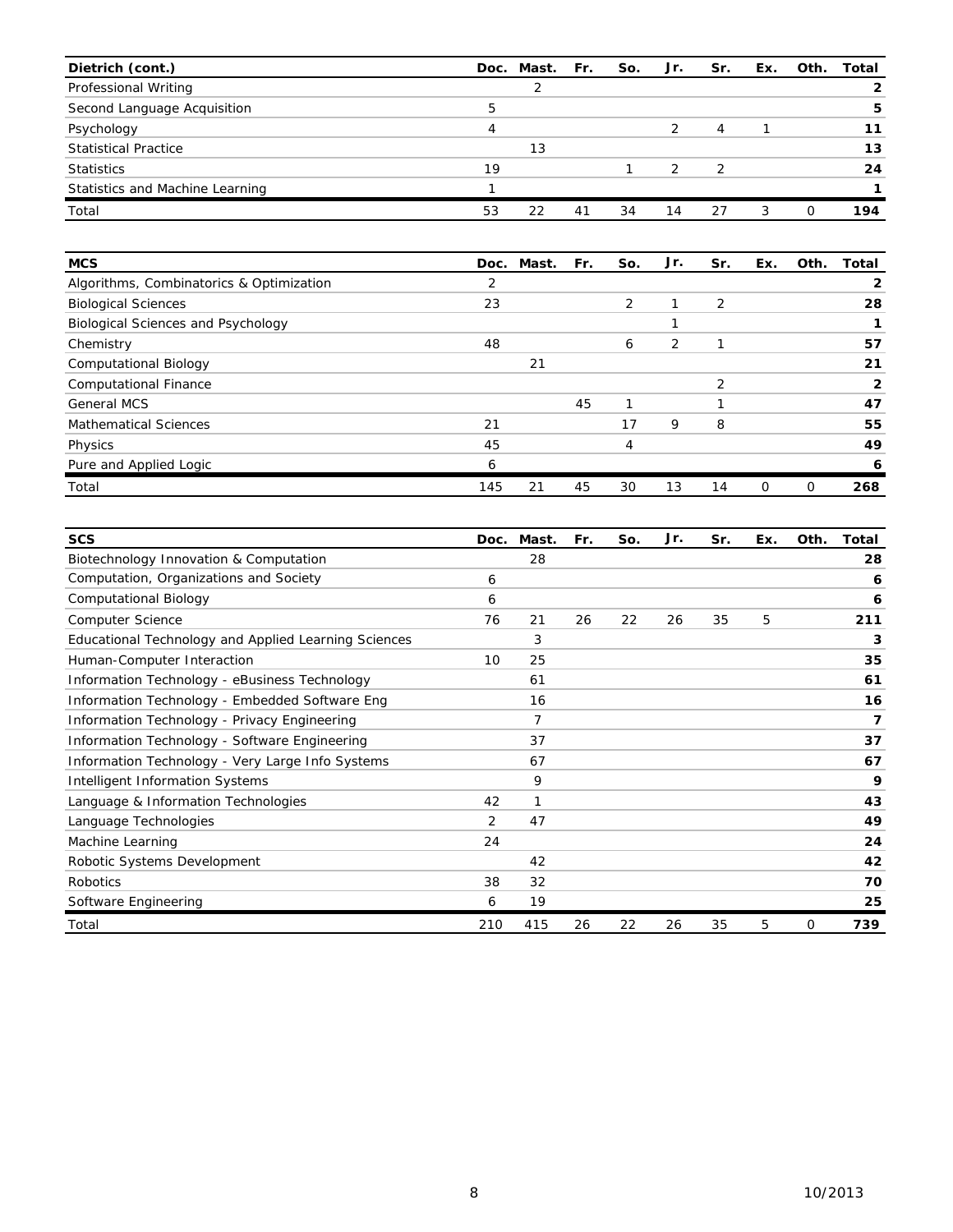| <b>Tepper</b>                         | Doc. | Mast.    | Fr. | So. | Jr. | Sr. | Ex. | Oth. | Total |
|---------------------------------------|------|----------|-----|-----|-----|-----|-----|------|-------|
| <b>Business Administration</b>        |      |          | 20  | 17  | 3   | 25  | 8   |      | 73    |
| <b>Computational Finance</b>          |      | 136      |     |     |     |     |     |      | 136   |
| Economics                             | 19   |          |     |     |     |     |     |      | 19    |
| Industrial Administration             | 45   | 130      |     |     |     |     |     |      | 175   |
| Operations Management & Manufacturing | 3    |          |     |     |     |     |     |      | 3     |
| Total                                 | 67   | 266      | 20  | 17  | 3   | 25  | 8   | 0    | 406   |
| <b>Grand Total</b>                    |      | 944 2344 | 244 | 199 | 127 | 183 | 62  | 16   | 4119  |